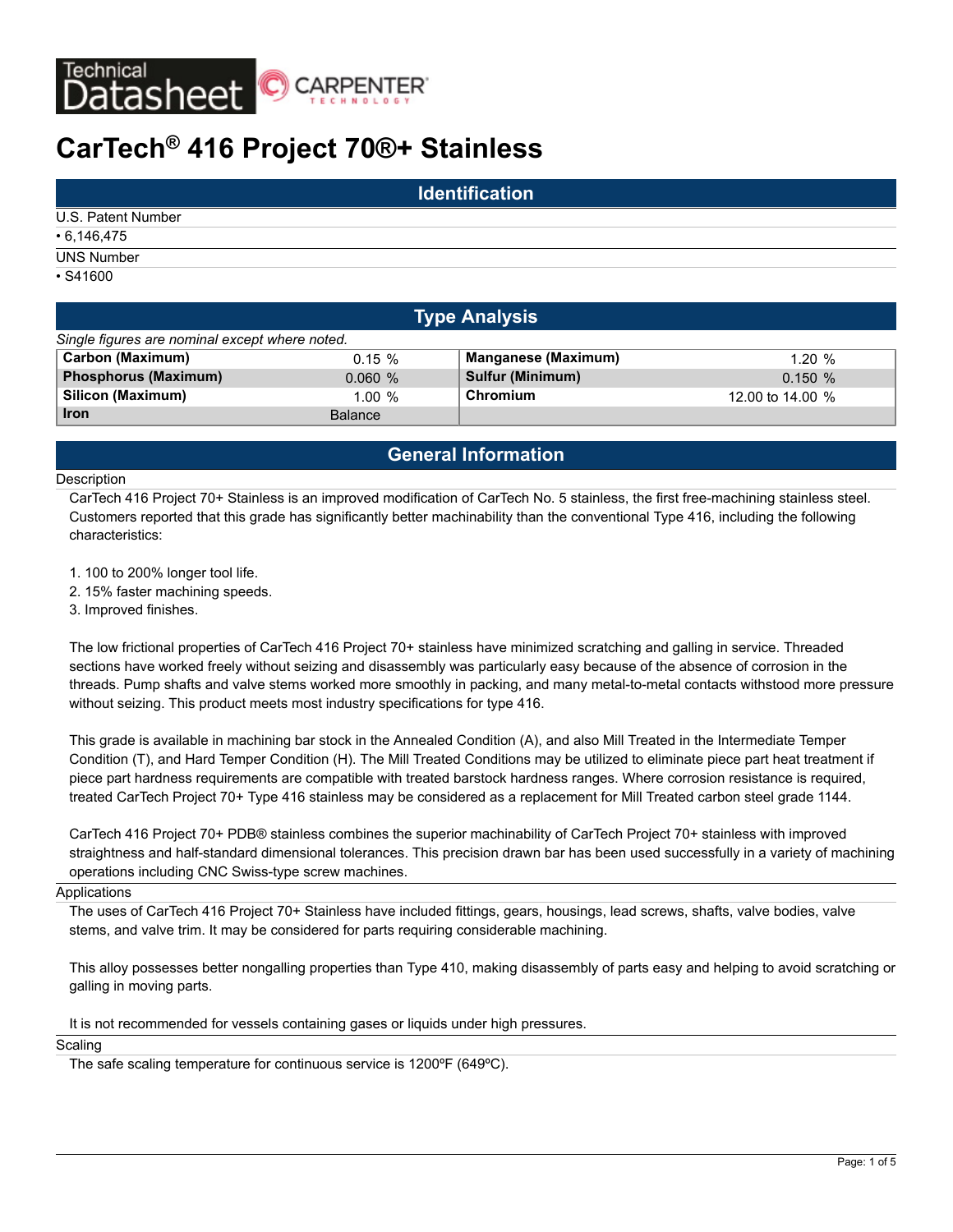# **Corrosion Resistance**

Project 70+ Type 416 stainless has been used for corrosion resistance to mild atmospheres, fresh water, steam, ammonia, many petroleum products and organic materials and several mild acid environments. A polished finish is not necessary, but a smoother surface is helpful in providing added corrosion resistance.

For optimum corrosion resistance, surfaces must be free of scale, lubricants, foreign particles, and coatings applied for drawing and heading. After fabrication of parts, cleaning and/or passivation should be considered.

**Important Note:***The following 4-level rating scale is intended for comparative purposes only. Corrosion testing is recommended; factors which affect corrosion resistance include temperature, concentration, pH, impurities, aeration, velocity, crevices, deposits, metallurgical condition, stress, surface finish and dissimilar metal contact.*

| Nitric Acid      | Restricted | Sulfuric Acid     | Restricted |
|------------------|------------|-------------------|------------|
| Phosphoric Acid  | Restricted | Acetic Acid       | Restricted |
| Sodium Hydroxide | Moderate   | Salt Spray (NaCl) | Restricted |
| <b>Humidity</b>  | Moderate   |                   |            |

# **Properties**

### **Physical Properties**

| <b>Specific Gravity</b>                    | 7.64                                      |
|--------------------------------------------|-------------------------------------------|
| Density                                    | $0.2760$ lb/in <sup>3</sup>               |
| Mean Specific Heat (32 to 212°F)           | $0.1100$ Btu/lb/°F                        |
| Mean CTE $(32 \text{ to } 1200 \degree F)$ | 6.50 $\times$ 10 $\cdot$ in/in/ $\cdot$ F |
| Electrical Resistivity (73°F)              | 343.0 ohm-cir-mil/ft                      |

### **Typical Mechanical Properties**

# **Typical Room Temperature Mechanical Properties**

1" (25.4 mm) round bar, hardened 1800°F (982°C) 1/2 hour, oil quench, tempered two hours

|             | Tempering |                   | 0.2%<br>Ultimate |                     |            |                       |                   |                |                           | <b>Impact Strength</b> |     |                 |     |                          |  |
|-------------|-----------|-------------------|------------------|---------------------|------------|-----------------------|-------------------|----------------|---------------------------|------------------------|-----|-----------------|-----|--------------------------|--|
| Temperature |           | Yield<br>Strength |                  | Tensile<br>Strength |            |                       |                   | ē<br>Ê<br>ON   | 5<br><b>San</b><br>5<br>⋾ | <b>Hardness</b>        |     | <b>Izod</b>     |     | <b>Charpy</b><br>V-Notch |  |
| F           | ۹C        | ksi               | <b>MPa</b>       | ksi                 | <b>MPa</b> | چ<br>۰<br>5<br>▥<br>誤 | ч<br>о<br>훈능<br>誤 | <b>Brinell</b> | <b>Rockwell</b>           | ft-b                   | J   | ft-b            | J   |                          |  |
| 300         | 149       | 138               | 951              | 176                 | 1213       | 10                    | 20                | 363            | C38                       | $\overline{20}$        | 27  | $\overline{20}$ | 27  |                          |  |
| 500         | 260       | 136               | 938              | 171                 | 1179       | 11                    | 32                | 352            | C 37                      | 25                     | 34  | 22              | 30  |                          |  |
| 700         | 371       | 136               | 938              | 171                 | 1179       | 14                    | 45                | 352            | C 37                      | 20                     | 27  | 22              | 30  |                          |  |
| 900         | 482       | 125               | 862              | 160                 | 1103       | 15                    | 45                | 331            | C 35                      | 16                     | 22  | 15              | 20  |                          |  |
| 1000        | 538       | 110               | 758              | 137                 | 945        | 16                    | 50                | 285            | C <sub>30</sub>           | 25                     | 34  | 23              | 31  |                          |  |
| 1100        | 593       | 95                | 655              | 114                 | 786        | 17                    | 54                | 235            | C 22                      | 40                     | 54  | 40              | 54  |                          |  |
| 1200        | 649       | 83                | 572              | 103                 | 710        | 21                    | 57                | 207            | B 95                      | 55                     | 75  | 50              | 68  |                          |  |
| 1300        | 704       | 75                | 517              | 95                  | 655        | 21                    | 60                | 187            | B 92                      | 80                     | 108 | 75              | 102 |                          |  |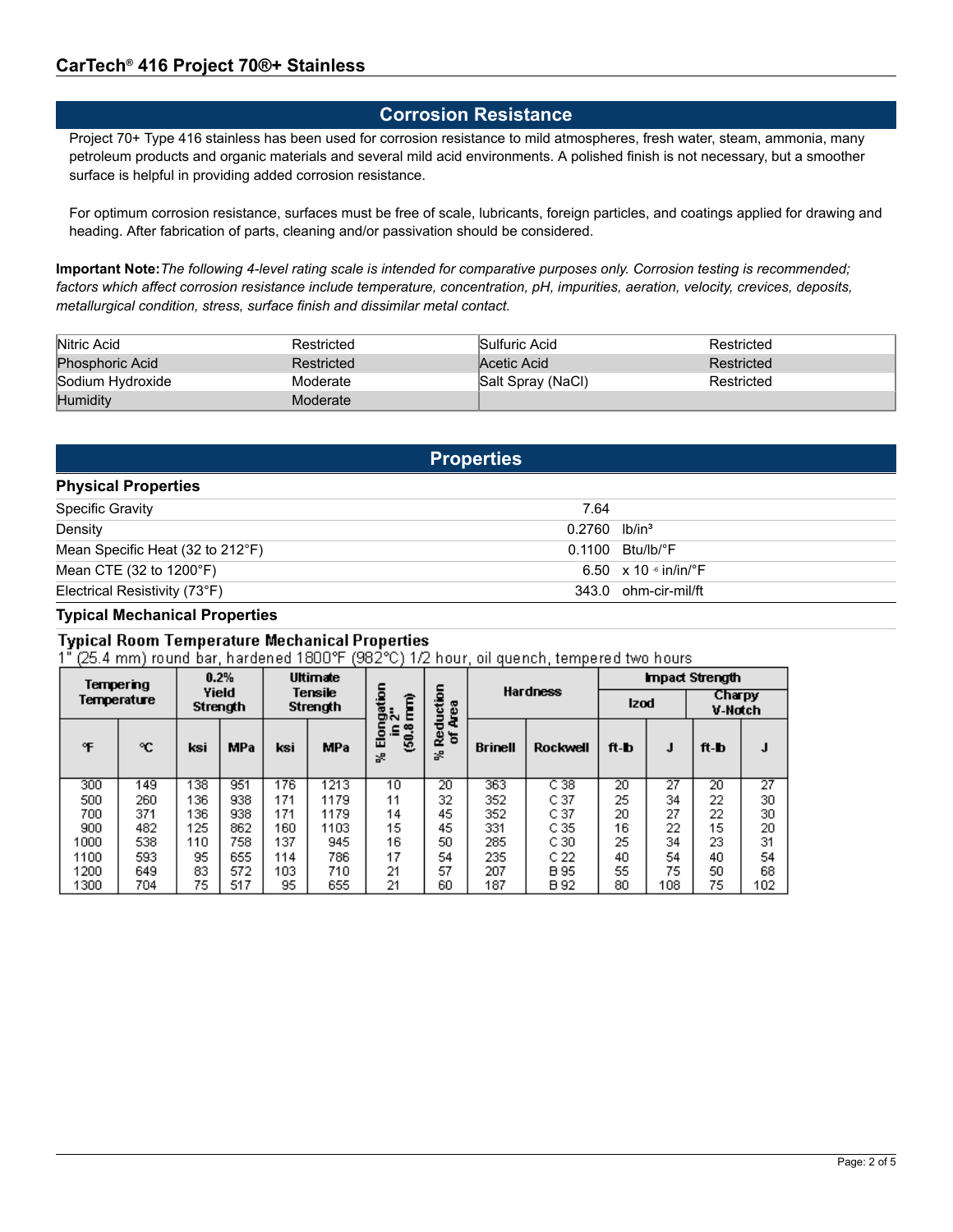# **Typical Rotating Beam Fatique Data**





Tempered 1300°F (700°C) = 103 ksi (710 MPa) UTS

# **Heat Treatment**

#### Annealing

Heat uniformly to 1200/1400ºF (649/760ºC); soak, then remove from the furnace and cool in air. Brinell hardness approximately 187. For maximum softness anneal from a temperature of 1500/1650ºF (816/899ºC) and cool in furnace. Brinell hardness 155.

#### **Hardening**

Heat to 1800/1900ºF (982/1038ºC), soak at heat about 1/2 hour, quench in oil-hardness as-quenched will be Rockwell C 36 to 41. Air cooling will yield about Rockwell C 35 to 39. Bright hardening will usually yield lower hardness since the cooling rate is frequently less than air cooling. Carpenter No. 5 BQ may be considered when bright hardening is necessary.

### **Tempering**

Temper to secure the hardness and mechanical properties desired.

Tempering this alloy in the range of 750/1050ºF (399/566ºC) results in decreased impact strength and also reduced corrosion resistance (the nature and extent of which vary with the media involved). However, tempering in this range is sometimes necessary to obtain the strength and ductility properties required. In many applications and environments, the reduced impact strength is not necessarily detrimental, and the corrosion resistance is only mildly reduced or even unaffected.

# **Workability**

#### Hot Working

Although this grade can be forged, it is not recommended for upsetting operations. (A special modification of Type 416 is available for forging operations.) To forge, heat uniformly to 2100/2250ºF (1149/1232ºC), then forge and cool in air. Cool large forgings slowly in dry lime or ashes. Trim hot if possible; otherwise, anneal and trim cold. Do not forge below 1700ºF (927ºC).

#### Cold Working

Carpenter Project 70+ Type 416 stainless will withstand some cold work, but it is not recommended for cold upsetting. The primary application to be considered for this steel is in parts that are machined to shape.

#### Machinability

Project 70+ Type 416 stainless cuts very freely primarily because of the addition of sulfur. When it has been used in automatic screw machines, this grade machines like AISI C1117.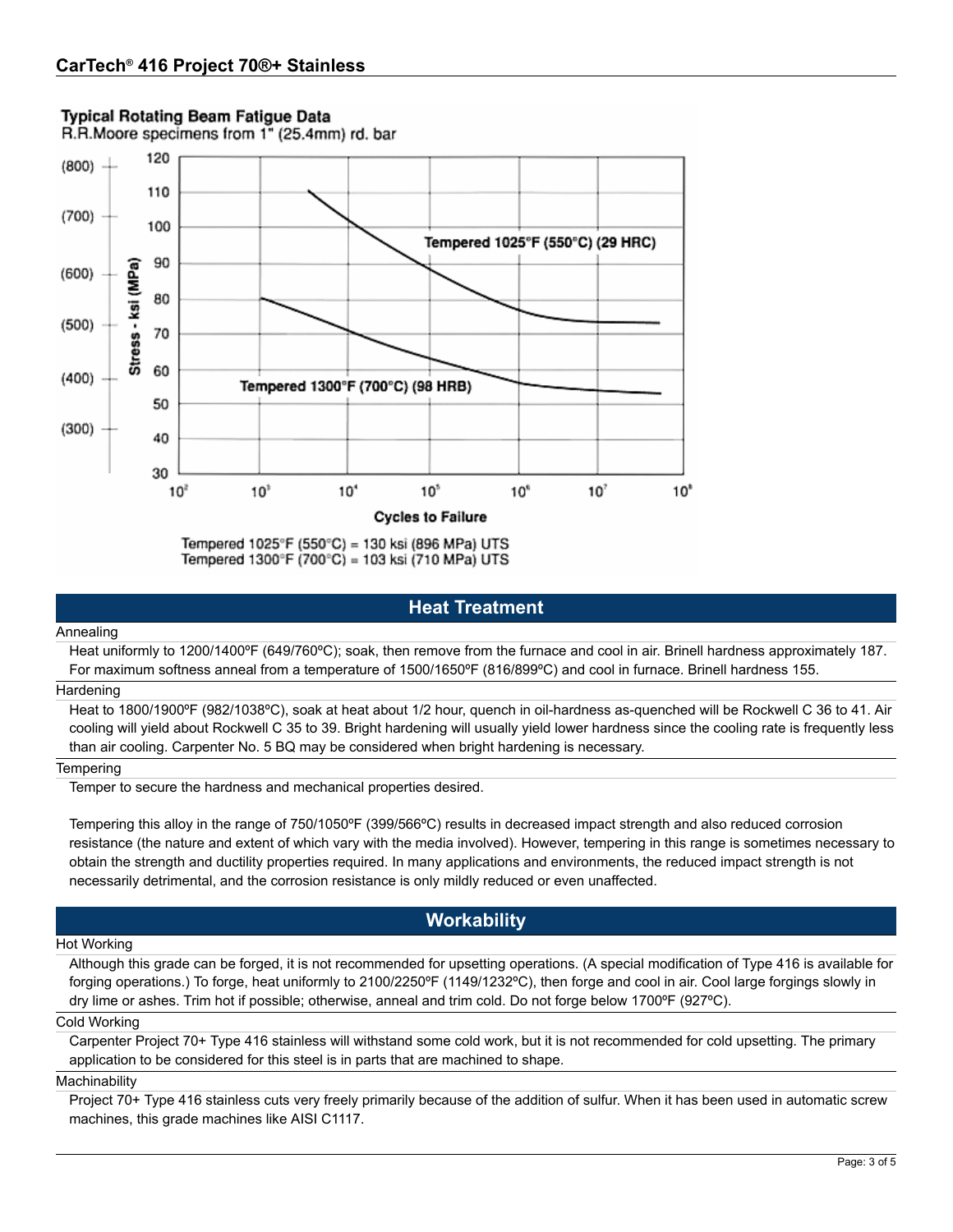Following are typical suggested starting feeds and speeds for Project 70+ Type 416 stainless.

# Typical Machining Speeds and Feeds-Project 70+ Type 416 stainless

The speeds and feeds in the following charts are conservative recommendations for initial setu Higher speeds and feeds may be attainable depending on machining environment.

### Turning-Single-Point and Box Tools

| Depth of Cut | Micro-Melt® Powder HS Tools |       | Carbide Tools (Inserts) |          |                 |        |       |  |
|--------------|-----------------------------|-------|-------------------------|----------|-----------------|--------|-------|--|
| (Inches)     | Tool                        |       | <b>Speed</b>            |          | Speed (fpm)     | Feed   |       |  |
|              | Material                    | (fpm) | Feed (ipr)              | Material | <b>Uncoated</b> | Coated | (ipr) |  |
| 150          | M48.T15                     | 210   | 015                     | CБ       | 600             | 775.   | 015   |  |
| 025          | M48.T15                     | 240   | 007                     |          | 675             | 875    | 007   |  |

# Turning-Cut-Off and Form Tools

| Tool Material   |                  |                       | Feed (ipr)                         |      |       |      |                                    |       |      |  |  |  |
|-----------------|------------------|-----------------------|------------------------------------|------|-------|------|------------------------------------|-------|------|--|--|--|
| Micro-<br>Melt® | Carbide<br>Tools | <b>Speed</b><br>(fpm) | <b>Cut-Off Tool Width (inches)</b> |      |       |      | <b>Form Tool Width</b><br>(inches) |       |      |  |  |  |
| Powder HS       |                  |                       | 1/16                               | 1/8  | 1/4   | 1/2  |                                    | 1½    |      |  |  |  |
| M48. T15        |                  | 150                   | .0015                              | .002 | .0025 | .002 | 002                                | .0015 | .001 |  |  |  |
|                 | C6               | 360                   | .004                               | .005 | 007   | 005  | .004                               | .0035 | 0035 |  |  |  |

### Rough Reaming

|                  | Micro-Melt® Powder<br>НS<br><b>Carbide Tools</b> |                  |                       |      |      |      | Feed (ipr) Reamer Diameter (inches) |       |      |
|------------------|--------------------------------------------------|------------------|-----------------------|------|------|------|-------------------------------------|-------|------|
| Tool<br>Material | <b>Speed</b><br>(fpm)                            | Tool<br>Material | <b>Speed</b><br>(fpm) | 1/8  | 1/4  | 1/2  |                                     | $1\%$ |      |
| M48.<br>T15      | 130                                              | C2               | 150                   | .005 | .008 | .013 | .018                                | .022  | .025 |

### Drilling

| Tools        |              |      |                                                             |     |      |      |      |      |      |  |  |
|--------------|--------------|------|-------------------------------------------------------------|-----|------|------|------|------|------|--|--|
| ToolMaterial | <b>Speed</b> |      | Feed (inches per revolution) Nominal Hole Diameter (inches) |     |      |      |      |      |      |  |  |
|              | (fpm)        | 1/16 | 1/8                                                         | 1/4 | 1/2  | 3/4  |      | 1½   |      |  |  |
| C2-Uncoated  | 725.         | .001 | 003                                                         | 006 | 0085 | 0119 | 0136 | 0158 | 016  |  |  |
| C2-Coated    | 280          | .001 | 003                                                         | 006 | 0085 | 0119 | 0136 | 0158 | .016 |  |  |
| M42          | 100-120      | .001 | 003                                                         | 006 | U1 U | 014  | J1.  |      | 025  |  |  |

# Die Threading

| FPM for High Speed Tools |                 |              |               |                   |  |  |  |  |  |
|--------------------------|-----------------|--------------|---------------|-------------------|--|--|--|--|--|
| Tool Material            | or less.<br>tpi | 8 to 15, tpi | 16 to 24, tpi | 25 and up.<br>tpi |  |  |  |  |  |
| M7.<br>M10               | $5 - 25$        | 25-35        | 35-45         | 40-50             |  |  |  |  |  |

### Milling, End-Peripheral

|      |             |                                              |     | <b>Micro-Melt® Powder HS Tools</b> |     |       | Carbide Tools |     |                                   |      |      |       |
|------|-------------|----------------------------------------------|-----|------------------------------------|-----|-------|---------------|-----|-----------------------------------|------|------|-------|
| ଜ    |             | Feed (ipt) Cutter Diameter<br>(in)<br>ਠ<br>Ê |     |                                    |     |       |               |     | <b>Feed (ipt) Cutter Diameter</b> | (in) |      |       |
|      | ᆱ           | ā<br>ගී<br>⋸                                 | 1/4 | 1/2                                | 3/4 | $1-2$ |               | ೫€  | 1/4                               | 1/2  | 3/4  | $1-2$ |
| .050 | M48,<br>T15 | 140                                          | 001 | .002                               | 004 | .005  | Сß            | 375 | .001                              | .002 | .005 | .007  |

#### . . . . . . .  $\overline{r}$

| apping        |                         | Broaching               |             |                 |  |  |  |
|---------------|-------------------------|-------------------------|-------------|-----------------|--|--|--|
|               | <b>High Speed Tools</b> | <b>High Speed Tools</b> |             |                 |  |  |  |
| Tool Material | Speed (fpm)             | <b>Tool Material</b>    | Speed (fpm) | Chip Load (ipt) |  |  |  |
| M7. M10       | 25-50                   | M7                      | 25          | 004             |  |  |  |

### Additional Machinability Notes

Figures used for all metal removal operations covered are starting points. On certain work, the nature of the part may require adjustment of speeds and feeds. Each job has to be developed for best production results with optimum tool life. Speeds or feeds should be increased or decreased in small steps.